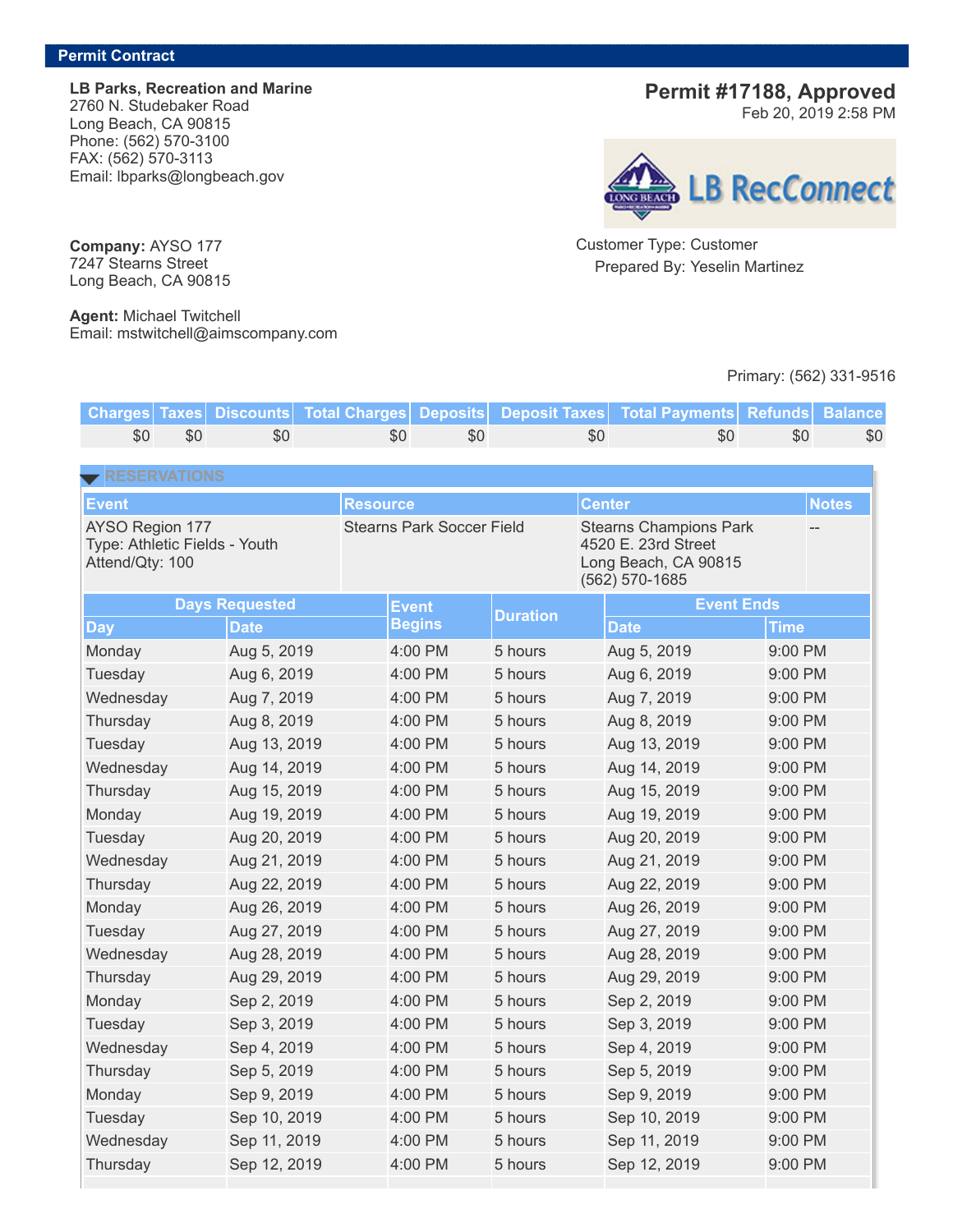| Monday                                             | Sep 16, 2019 | 4:00 PM | 5 hours | Sep 16, 2019 | 9:00 PM |  |  |
|----------------------------------------------------|--------------|---------|---------|--------------|---------|--|--|
| Tuesday                                            | Sep 17, 2019 | 4:00 PM | 5 hours | Sep 17, 2019 | 9:00 PM |  |  |
| Wednesday                                          | Sep 18, 2019 | 4:00 PM | 5 hours | Sep 18, 2019 | 9:00 PM |  |  |
| Thursday                                           | Sep 19, 2019 | 4:00 PM | 5 hours | Sep 19, 2019 | 9:00 PM |  |  |
| Monday                                             | Sep 23, 2019 | 4:00 PM | 5 hours | Sep 23, 2019 | 9:00 PM |  |  |
| Tuesday                                            | Sep 24, 2019 | 4:00 PM | 5 hours | Sep 24, 2019 | 9:00 PM |  |  |
| Wednesday                                          | Sep 25, 2019 | 4:00 PM | 5 hours | Sep 25, 2019 | 9:00 PM |  |  |
| Thursday                                           | Sep 26, 2019 | 4:00 PM | 5 hours | Sep 26, 2019 | 9:00 PM |  |  |
| Monday                                             | Sep 30, 2019 | 4:00 PM | 5 hours | Sep 30, 2019 | 9:00 PM |  |  |
| Tuesday                                            | Oct 1, 2019  | 4:00 PM | 5 hours | Oct 1, 2019  | 9:00 PM |  |  |
| Wednesday                                          | Oct 2, 2019  | 4:00 PM | 5 hours | Oct 2, 2019  | 9:00 PM |  |  |
| Thursday                                           | Oct 3, 2019  | 4:00 PM | 5 hours | Oct 3, 2019  | 9:00 PM |  |  |
| Monday                                             | Oct 7, 2019  | 4:00 PM | 5 hours | Oct 7, 2019  | 9:00 PM |  |  |
| Tuesday                                            | Oct 8, 2019  | 4:00 PM | 5 hours | Oct 8, 2019  | 9:00 PM |  |  |
| Wednesday                                          | Oct 9, 2019  | 4:00 PM | 5 hours | Oct 9, 2019  | 9:00 PM |  |  |
| Thursday                                           | Oct 10, 2019 | 4:00 PM | 5 hours | Oct 10, 2019 | 9:00 PM |  |  |
| Monday                                             | Oct 14, 2019 | 4:00 PM | 5 hours | Oct 14, 2019 | 9:00 PM |  |  |
| Tuesday                                            | Oct 15, 2019 | 4:00 PM | 5 hours | Oct 15, 2019 | 9:00 PM |  |  |
| Wednesday                                          | Oct 16, 2019 | 4:00 PM | 5 hours | Oct 16, 2019 | 9:00 PM |  |  |
| Thursday                                           | Oct 17, 2019 | 4:00 PM | 5 hours | Oct 17, 2019 | 9:00 PM |  |  |
| Monday                                             | Oct 21, 2019 | 4:00 PM | 5 hours | Oct 21, 2019 | 9:00 PM |  |  |
| Tuesday                                            | Oct 22, 2019 | 4:00 PM | 5 hours | Oct 22, 2019 | 9:00 PM |  |  |
| Wednesday                                          | Oct 23, 2019 | 4:00 PM | 5 hours | Oct 23, 2019 | 9:00 PM |  |  |
| Thursday                                           | Oct 24, 2019 | 4:00 PM | 5 hours | Oct 24, 2019 | 9:00 PM |  |  |
| Monday                                             | Oct 28, 2019 | 4:00 PM | 5 hours | Oct 28, 2019 | 9:00 PM |  |  |
| Tuesday                                            | Oct 29, 2019 | 4:00 PM | 5 hours | Oct 29, 2019 | 9:00 PM |  |  |
| Wednesday                                          | Oct 30, 2019 | 4:00 PM | 5 hours | Oct 30, 2019 | 9:00 PM |  |  |
| Monday                                             | Nov 4, 2019  | 4:00 PM | 5 hours | Nov 4, 2019  | 9:00 PM |  |  |
| Tuesday                                            | Nov 5, 2019  | 4:00 PM | 5 hours | Nov 5, 2019  | 9:00 PM |  |  |
| Wednesday                                          | Nov 6, 2019  | 4:00 PM | 5 hours | Nov 6, 2019  | 9:00 PM |  |  |
| Thursday                                           | Nov 7, 2019  | 4:00 PM | 5 hours | Nov 7, 2019  | 9:00 PM |  |  |
| Monday                                             | Nov 11, 2019 | 4:00 PM | 5 hours | Nov 11, 2019 | 9:00 PM |  |  |
| Tuesday                                            | Nov 12, 2019 | 4:00 PM | 5 hours | Nov 12, 2019 | 9:00 PM |  |  |
| Wednesday                                          | Nov 13, 2019 | 4:00 PM | 5 hours | Nov 13, 2019 | 9:00 PM |  |  |
| Thursday                                           | Nov 14, 2019 | 4:00 PM | 5 hours | Nov 14, 2019 | 9:00 PM |  |  |
| Monday                                             | Nov 18, 2019 | 4:00 PM | 5 hours | Nov 18, 2019 | 9:00 PM |  |  |
| Tuesday                                            | Nov 19, 2019 | 4:00 PM | 5 hours | Nov 19, 2019 | 9:00 PM |  |  |
| Wednesday                                          | Nov 20, 2019 | 4:00 PM | 5 hours | Nov 20, 2019 | 9:00 PM |  |  |
| Thursday                                           | Nov 21, 2019 | 4:00 PM | 5 hours | Nov 21, 2019 | 9:00 PM |  |  |
| Monday                                             | Nov 25, 2019 | 4:00 PM | 5 hours | Nov 25, 2019 | 9:00 PM |  |  |
| Tuesday                                            | Nov 26, 2019 | 4:00 PM | 5 hours | Nov 26, 2019 | 9:00 PM |  |  |
| Wednesday                                          | Nov 27, 2019 | 4:00 PM | 5 hours | Nov 27, 2019 | 9:00 PM |  |  |
| Monday                                             | Dec 2, 2019  | 4:00 PM | 5 hours | Dec 2, 2019  | 9:00 PM |  |  |
| Tuesday                                            | Dec 3, 2019  | 4:00 PM | 5 hours | Dec 3, 2019  | 9:00 PM |  |  |
| Wednesday                                          | Dec 4, 2019  | 4:00 PM | 5 hours | Dec 4, 2019  | 9:00 PM |  |  |
| Thursday                                           | Dec 5, 2019  | 4:00 PM | 5 hours | Dec 5, 2019  | 9:00 PM |  |  |
| <b>Summary</b><br><b>Notes</b>                     |              |         |         |              |         |  |  |
| Total Number of Dates: 69<br>Total Time: 345 hours |              |         |         |              |         |  |  |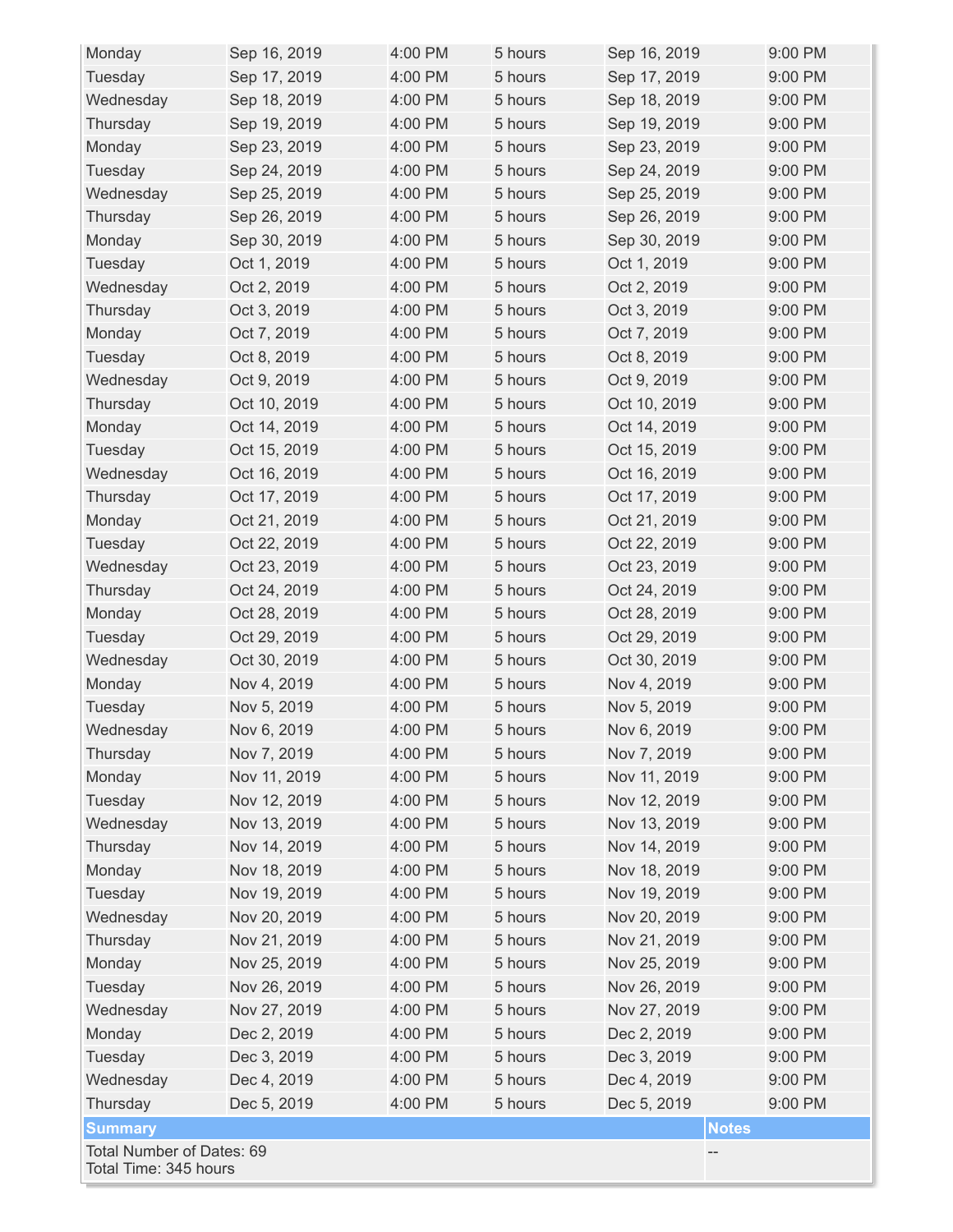| $\blacktriangleright$ CHARGES    |                                                            |                  |           |  |               |  |  |  |
|----------------------------------|------------------------------------------------------------|------------------|-----------|--|---------------|--|--|--|
| Description                      | Event /<br>Resource                                        | <b>Unit Feel</b> | Units Tax |  | <b>Charge</b> |  |  |  |
| <b>Athletic Field Hourly Fee</b> | AYSO Region 177 #17188<br><b>Stearns Park Soccer Field</b> | \$0              | 345.00    |  | \$0           |  |  |  |

## **WAIVERS**

**Signature Plate**

Waiver for:Michael Twitchell Due Date: Aug 5, 2019

Thank you

Waiver Signed by:AYSO 177 on Feb 20, 2019

Signature:

## **Permit Language**

Waiver for:Michael Twitchell Due Date: Aug 5, 2019

IN CONSIDERATION FOR THE ISSUANCE OF THIS PERMIT BY THE CITY, PERMITTEE AGREES TO AND MUST FOLLOW THE CONDITIONS ATTACHED TO THIS PAGE, WHICH ARE INCORPORATED HEREIN BY THIS REFERENCE. FAILURE TO FOLLOW THESE CONDITIONS MAY RESULT IN IMMEDIATE REVOCATION OF THE PERMIT OR OTHER PENALTIES SUCH AS FORFEITURE OF FEES AND/OR DEPOSIT.

Permittee shall defend, indemnify and hold harmless the City of Long Beach, its Commissions, employees, officials, agents and volunteers for all claims, demands, damage, loss, liability, causes of action, costs and expenses (including reasonable attorney's fees and court costs) arising from Permittee's use of the facility, including but not limited to the condition of the facility, damage to or loss of personal property of third parties, and the activites of Permittee, Permittee's employees, agents, invitees and others allowed in the facility by the Permittee.

By using the facility Permittee acknowledges that the City does not insure the personal property of the Permittee, Permittee's employees, agents, invitees and others allowed at the facility by Permittee against damage of loss by any means and hereby waives any claims for same.

Permittee acknowledges that Permittee has viewed the facility prior to use and accepts it "as is", at Permittee's own risk. Permittee agrees that the City has no responsibility for the suitability or condition of the facility and waives any claim in this regard.

## CONDITIONS OF REVOCABLE FACILITY USE PERMIT

NOTE: The City may revoke this permit effective immediately upon any failure to comply with any condition. If this Permit is revoked, the deposit shall be forfeited as liquidated damages and not as a penalty. City's acceptance of fee and/or deposit and the issuance of this Permit shall not be deemed a waiver of any condition. A waiver of any condition must be signed by the Director of the Department of Parks, Recreation & Marine (or designee).

1. Alcoholic beverages (including but not limited to beer and wine) are absolutely prohibited. Citations will be issued. 2. A representative of Permittee shall stay at the facility at all times and also take all reasonable actions to keep the peace (including but not limited to controlling noise and call for assistance from the police), prevent waste or damaged to the facility, to clean the facility, and see that these conditions and all other Rules and Regulations relating to the facility are met.

3. Permittee shall follow all reasonable directives from employees of the City of Long Beach.

4. Employees of the City shall have the right to access and enter the facility for any reasonable purpose during this permit time.

5. At the end of the Permit time, Permittee shall leave the facility in a clean, safe condition, shall remove Permittee's property from the facility, and shall vacate the facility.

6. Permittee shall not make any alterations to the facility.